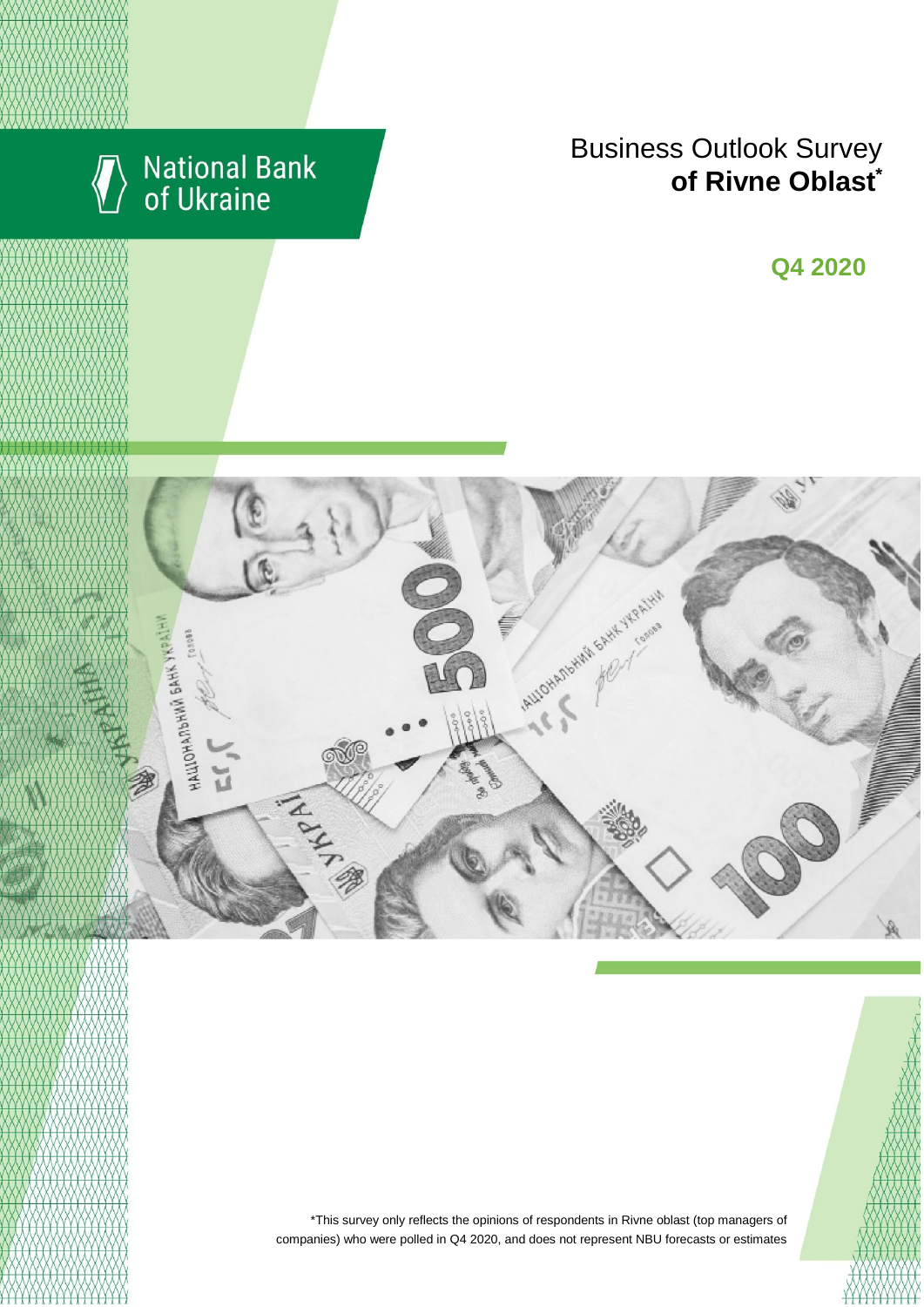**A survey of companies carried out in Rivne oblast in Q4 2020 showed that respondents expected a drop in the output of Ukrainian goods and services and weaker performance by their companies over the next 12 months on the back of a tighter quarantine.** Respondents expected inflation to increase and the domestic currency to depreciate more slowly.

### **The top managers of companies said they expected that over the next 12 months:**

**National Bank** of Ukraine

- **the output of Ukrainian goods and services would decrease:** the balance of expectations was (-23.1%) compared to 15.4% in Q3 2020 and (-24.4%) across Ukraine
- **the prices of consumer goods and services would rise** at a slower pace: 69.2% of respondents expected the inflation rate to be lower than 7.5% (compared to 61.5% in the previous quarter and 49.2% across Ukraine). Respondents referred to the exchange rate, household income and production costs **as the main inflation drivers** (Figure 2)
- **the hryvnia would depreciate at a slower pace:** 69.2% of respondents (compared with 84.6% in the previous quarter) expected the hryvnia to weaken against the US dollar, with the figure across Ukraine being 87.1%
- **the financial and economic standings of their companies would deteriorate** at a faster pace: the balance of expectations was (-20.0%) compared to (-8.3%) in the previous quarter. Companies across Ukraine expected their financial and economic standings to improve slightly (1.3%) (see Table)
- **total sales would decrease**: the balance of responses was (-15.4%) compared with 23.0% in Q3 2020. Respondents also expected a drop in external sales: the balance of responses was (-16.7%) compared with 40.0% in Q3 2020. Overall, companies across Ukraine expected sales to increase moderately, the balances of responses being 7.1% and 3.8% respectively
- **investment in both construction and machinery, equipment and tools would increase:** the balances of responses were 15.4% and 30.8% respectively compared with 0.0% and 15.4% in the previous quarter. Across Ukraine, the balances of responses were (-4.5%) and 3.8% respectively
- **staff numbers would increase:** the balance of responses was 7.7% compared with (-15.4%) in Q3 2020. Across Ukraine, respondents expected staff numbers to decrease (the balance of responses was (-9.9%)) (Figure 4)
- **both purchase and selling prices would grow rapidly:** the balances of responses were 100.0% and 76.9%, respectively (compared with 76.9% and 38.5% in Q3 2020) (Figure 6). Energy prices, wage costs and the exchange rate were cited as the main selling price drivers (Figure 7)
- **the growth in per-unit production costs and wage costs per staff member would accelerate:** the balances of responses were 53.8% and 76.9% respectively, compared with 38.5% and 69.2% in Q3 2020 (Figures 4 and 6).

**Companies named qualified staff shortages as the main drag on their ability to boost production** (Figure 5). The impact of exchange rate fluctuations was also reported to have increased significantly compared to the previous quarter.

**Respondents continued to expect an increase in their borrowing needs** in the near future (Figure 8). The companies that planned to take out corporate loans usually opted for domestic currency loans. Respondents said that lending standards had remained unchanged (Figure 9). Respondents continued to refer to other funding sources as the main factor that deterred them from taking out loans. There was a noticeable strengthening of the impact of companies' uncertainty about their ability to meet debt obligations as they fall due (Figure 10).

**All respondents** said that **they had encountered no difficulties in effecting transactions with funds deposited in bank accounts** (96.9% across Ukraine).

### **Assessments of financial and economic standings as of the time of the survey** (Figure 3)

- **The current financial and economic standings of companies had improved and were assessed as good:** the balance of responses was 7.7% compared with (-15.4%) in Q3 2020. Across Ukraine, respondents assessed their current financial and economic standings as bad, with a balance of responses of (-3.2%) across Ukraine.
- **Finished goods stocks were assessed at a level higher than the normal one**: the balance of responses was 20.0% compared with 0.0% in Q3 2020.
- **Companies had a sufficient amount of unutilized production capacity to meet any unexpected rise in demand:**  the balance of responses was 15.4% compared to 16.7% in Q3 2020.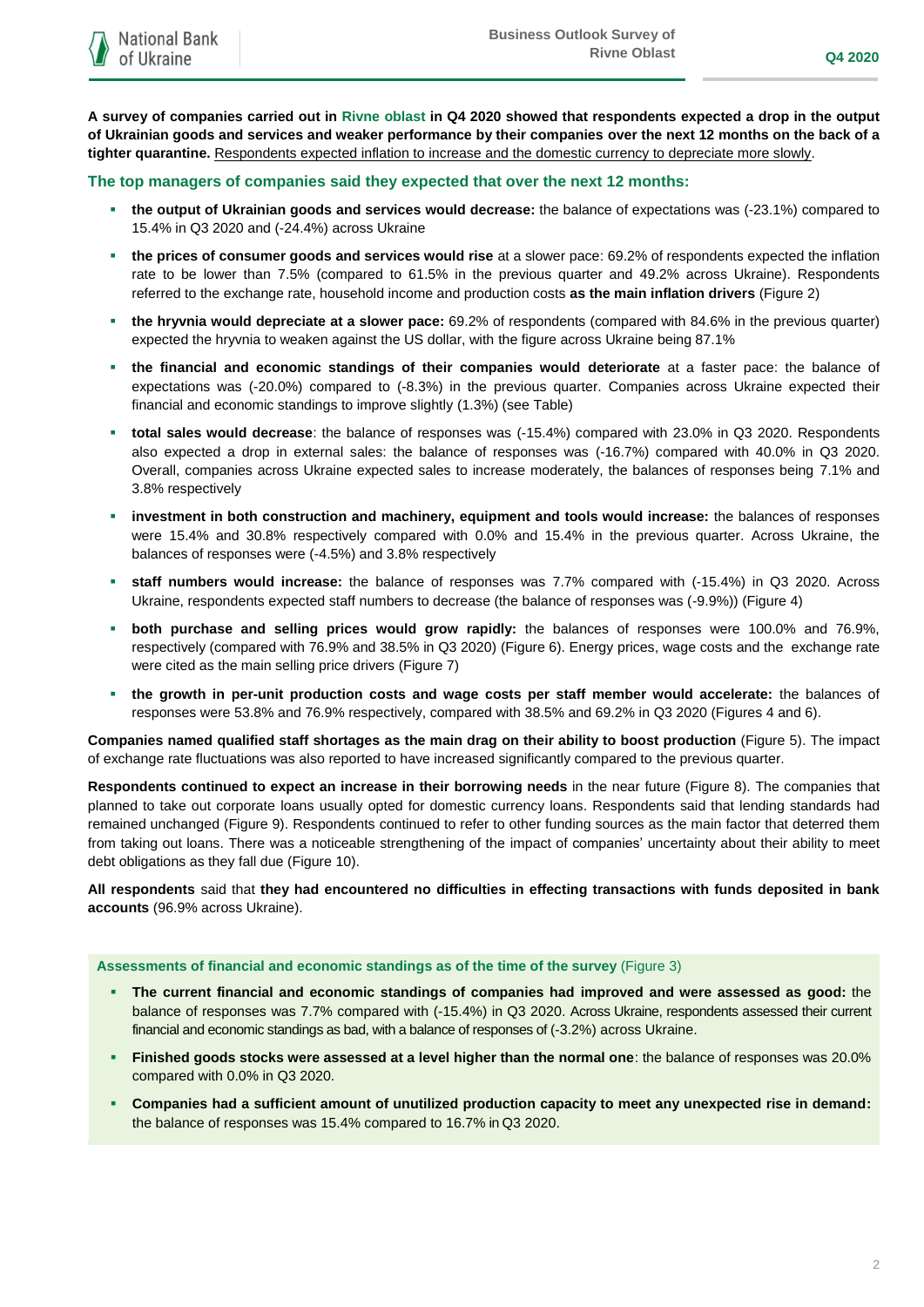### **Survey Details1,2**



- Period: 6 November through 27 November 2020.
- A total of 13 companies were polled.
- No economic activity was able to generate a representative sample.



### **Business Outlook Index for Next 12 Months in Terms of Regions<sup>3</sup>, %**

 \*a quartile is the v alue of the BOI where an ordered sample is div ided into f our equal-sized subgroups \*\*a median is the v alue of the BOI in the middle of an ordered sampled where the sample is divided into two equal-sized subgroups

### **Table. The Business Outlook Index of Companies in Rivne Oblast and Its Components**

| <b>Expectations over next 12 months for</b>   | Balances of responses, % |         |                               |         |         |
|-----------------------------------------------|--------------------------|---------|-------------------------------|---------|---------|
|                                               | Q4 19                    | Q1 20   | Q <sub>2</sub> 2 <sub>0</sub> | Q3 20   | Q4 20   |
| Financial and economic standings              | 15.4                     | 0.0     | 8.3                           | $-8.3$  | $-20.0$ |
| <b>Total sales</b>                            | 15.4                     | 7.7     | 0.0                           | 23.1    | $-15.4$ |
| Investment in construction                    | $-9.1$                   | $-20.0$ | $-30.0$                       | 0.0     | 15.4    |
| Investment in machinery, equipment, and tools | 0.0                      | 20.0    | $-9.1$                        | 15.4    | 30.8    |
| Staff numbers                                 | 0.0                      | 7.7     | $-16.7$                       | $-15.4$ | 7.7     |

-

<sup>&</sup>lt;sup>1</sup> This sample was generated in proportion to the contribution of each region and each economic activity to Ukraine's gross value added.

<sup>&</sup>lt;sup>2</sup> Data for totals and components may be subject to rounding effects.

<sup>&</sup>lt;sup>3</sup> The business outlook index (BOI) is an aggregate indicator for expected business performance over the next 12 months. It is calculated using balances of respondents' responses regarding changes in the financial and economic standings of their companies and future economic activity.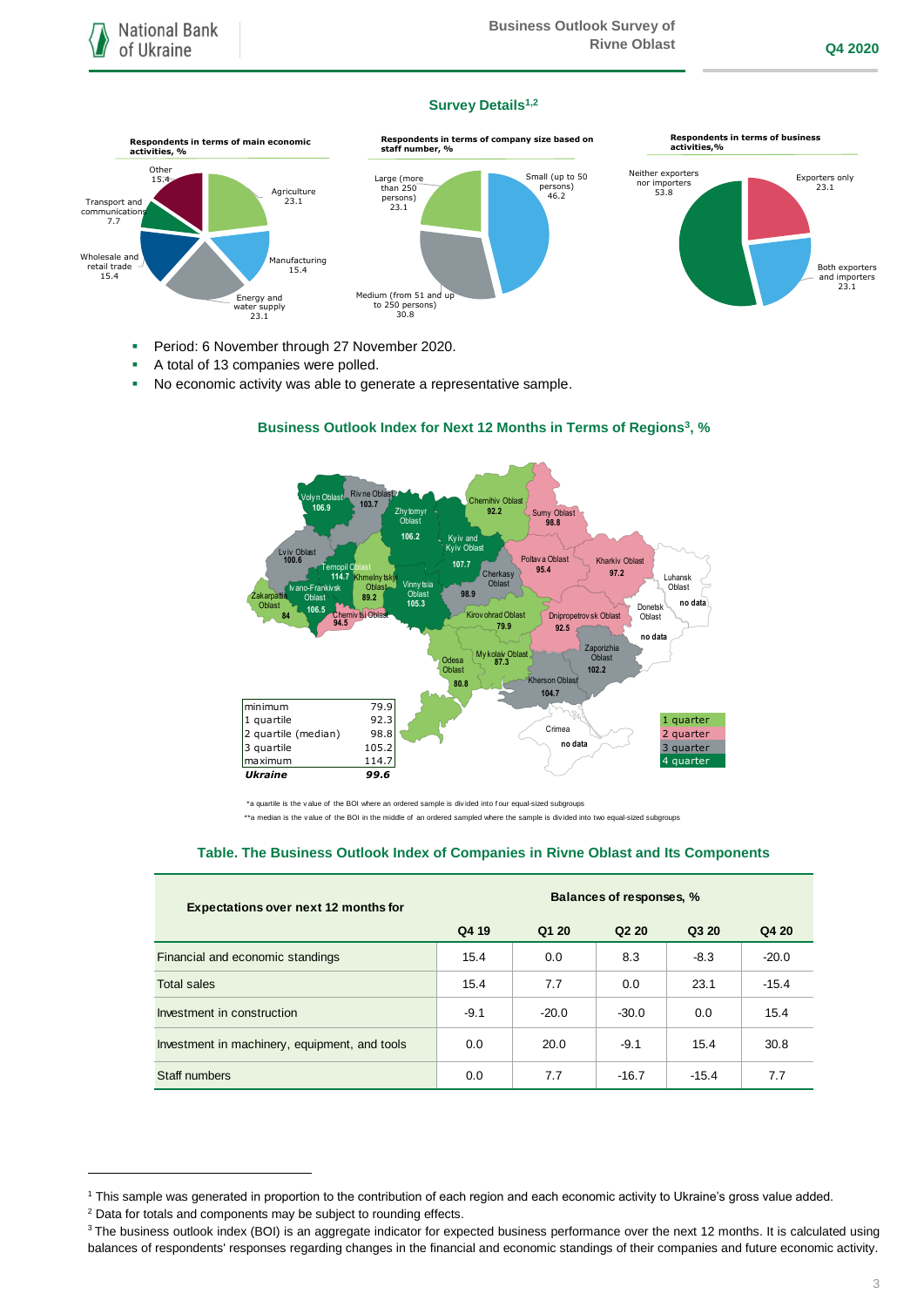### Figure 1 Figure 2







-20 -10 0 10 20 30 40 50 **Companies' economic activity as of the time of the survey, balance of responses**



### Figure 5 **Figure 6**

-30



### Figure 3 Figure 4

**Staff level and wage cost expectations for next 12 months, balance of responses**





### **Expectations of producer prices for next 12 months, balance of responses**